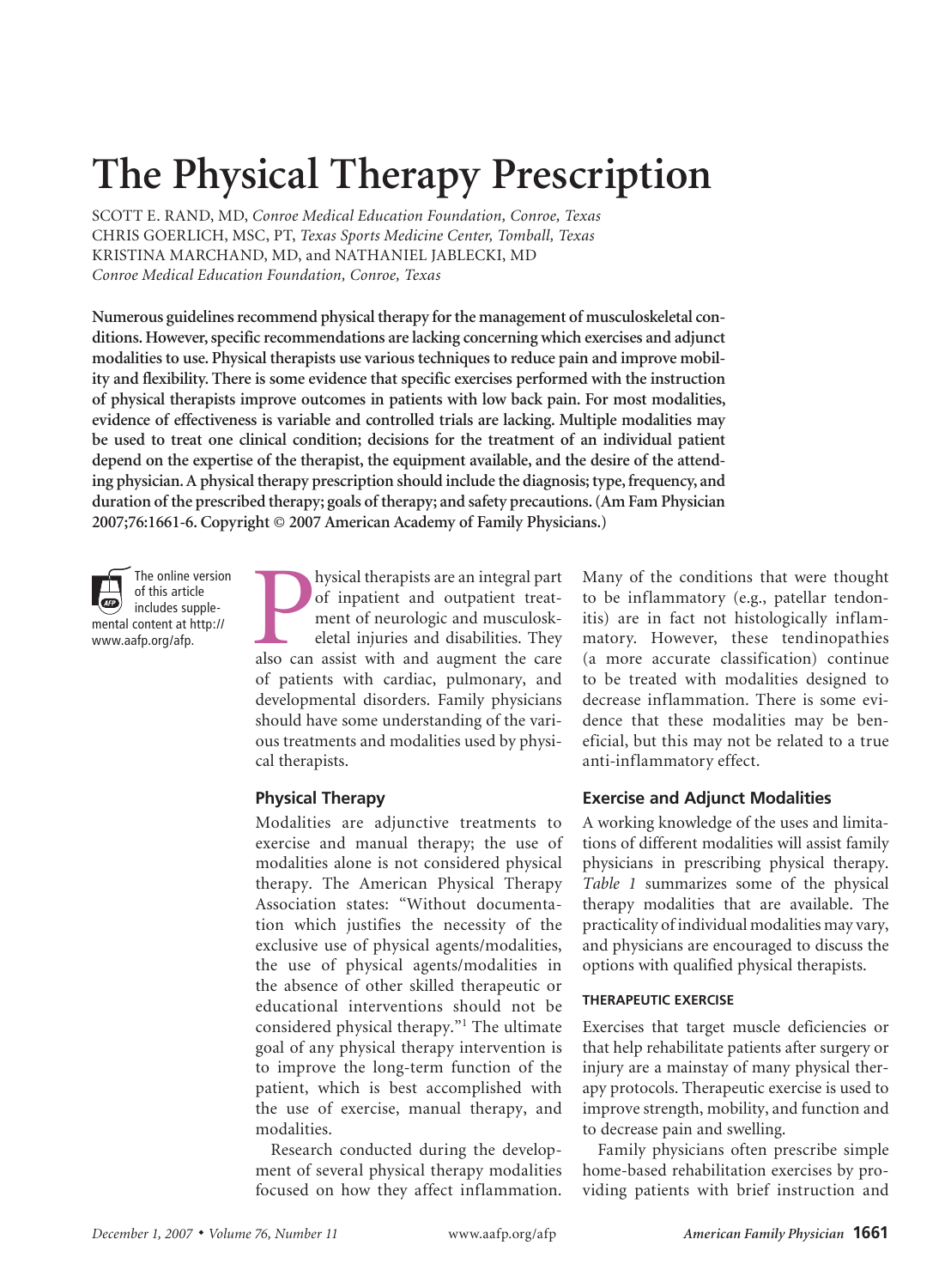#### **SORT: KEY RECOMMENDATIONS FOR PRACTICE**

**Physical Therapy Prescription**

|                                                                                                                                         | Evidence |            |                                                                                                                                                                                                                              |
|-----------------------------------------------------------------------------------------------------------------------------------------|----------|------------|------------------------------------------------------------------------------------------------------------------------------------------------------------------------------------------------------------------------------|
| Clinical recommendation                                                                                                                 | rating   | References | Comments                                                                                                                                                                                                                     |
| Supervised therapeutic exercise improves<br>outcomes in patients with osteoarthritis<br>of the knee or claudication.                    | B        | 3, 4       | Supervised therapeutic exercise has been shown to<br>improve walking speed and distance compared with<br>home exercise.                                                                                                      |
| lontophoresis improves outcomes in<br>patients with myositis ossificans<br>compared with usual care.                                    | B        | 23         |                                                                                                                                                                                                                              |
| Low-level laser therapy has been<br>shown to provide limited benefit in<br>the treatment of osteoarthritis and<br>rheumatoid arthritis. | B        | 31, 32     | This therapy has no adverse effects and has been<br>shown to have symptomatic benefit in the treatment<br>of several inflammatory conditions; standardization of<br>therapy will help in defining the role of this modality. |

*A = consistent, good-quality patient-oriented evidence; B = inconsistent or limited-quality patient-oriented evidence; C = consensus, diseaseoriented evidence, usual practice, expert opinion, or case series. For information about the SORT evidence rating system, see page 1595 or http://www.aafp.org/afpsort.xml.*

| Modality                   | Description                                                                                                                            | Potential therapeutic uses                                                                                                                         | Contraindications/cautions                                                                                                                                                                                                                                                                                                                     |
|----------------------------|----------------------------------------------------------------------------------------------------------------------------------------|----------------------------------------------------------------------------------------------------------------------------------------------------|------------------------------------------------------------------------------------------------------------------------------------------------------------------------------------------------------------------------------------------------------------------------------------------------------------------------------------------------|
| Ultrasound                 | High-frequency sound<br>waves are used to warm<br>superficial soft tissues or<br>to accelerate tissue healing<br>at the cellular level | Tendon injuries, short-<br>term pain relief of<br>muscle strain or spasm                                                                           | Do not use near malignant tumors, nerve tissue<br>following laminectomy, joint replacements,<br>permanent pacemakers, thrombophlebitis,<br>eyes, reproductive organs, acute inflammation,<br>epiphyseal plates, or over breast implants;<br>exemption is needed for Olympic athletes                                                           |
| Phonophoresis              | Ultrasound is used to deliver<br>therapeutic medications to<br>tissue under the skin                                                   | Inflammatory conditions<br>such as tendonitis,<br>arthritis, and bursitis                                                                          | Same as for ultrasound                                                                                                                                                                                                                                                                                                                         |
| Iontophoresis              | Electric current is used to<br>deliver ionically charged<br>substances through the<br>skin to deeper tissues                           | Calcific tendinopathy,<br>inflammatory<br>conditions, hyperhidrosis                                                                                | Do not use in patients with an allergy or<br>sensitivity to the substance applied, open<br>wounds, or decreased sensation; do not use<br>in the immediate vicinity of metallic implants,<br>wires, or staples                                                                                                                                  |
| Electrical<br>stimulation  | Generates an action potential<br>in nerve tissue, causing<br>a muscle contraction or<br>altering sensory input                         | Muscle spasm or<br>contusion (electronic<br>muscle stimulation),<br>neuropathic pain<br>relief (transcutaneous<br>electrical nerve<br>stimulation) | Do not use in patients with cardiac pacemakers,<br>known cardiac arrhythmias, or thrombophlebitis/<br>thrombosis; do not use on the abdomen or<br>pelvis of pregnant patients; use with caution in<br>patients with cardiac disease, malignant tumors,<br>open wounds, decreased sensation, or decreased<br>mentation or communication ability |
| Low-level laser<br>therapy | Absorption of photon<br>radiation, altering cellular<br>oxidative metabolism and<br>decreasing prostaglandin<br>E2 concentration       | Minor musculoskeletal<br>pain, carpal tunnel<br>syndrome, osteoarthritis,<br>rheumatoid arthritis                                                  | Use with caution in patients with malignant<br>tumors or in patients taking anticoagulant,<br>corticosteroid, or immunosuppressive drugs;<br>do not use on the uterus of pregnant patients;<br>patients and therapists should use safety goggles<br>to limit eye exposure to therapeutic wavelengths                                           |

## **Table 1. Commonly Used Physical Therapy Modalities**

handouts. Supervised therapeutic exercise has been shown to be more beneficial than home-based exercise in patients with low back injury,<sup>2</sup> osteoarthritis of the knee,<sup>3</sup> or intermittent claudication.<sup>4</sup> Other studies, however, have found that home-based exercise is as beneficial as supervised physical therapy for postoperative recovery after anterior cruciate ligament reconstruction.5,6 *Table 2* includes common therapeutic exercises.

#### **ultrasound**

Therapeutic ultrasound is another commonly employed technique. Modifying the application parameters (i.e., intensity, wavelength, duty cycle, and frequency) provides a variety of local effects on tissues.

Ultrasound provides therapeutic benefit via thermal (continuous ultrasound) and nonthermal (pulsed ultrasound) effects.<sup>7,8</sup> Continuous ultrasound heats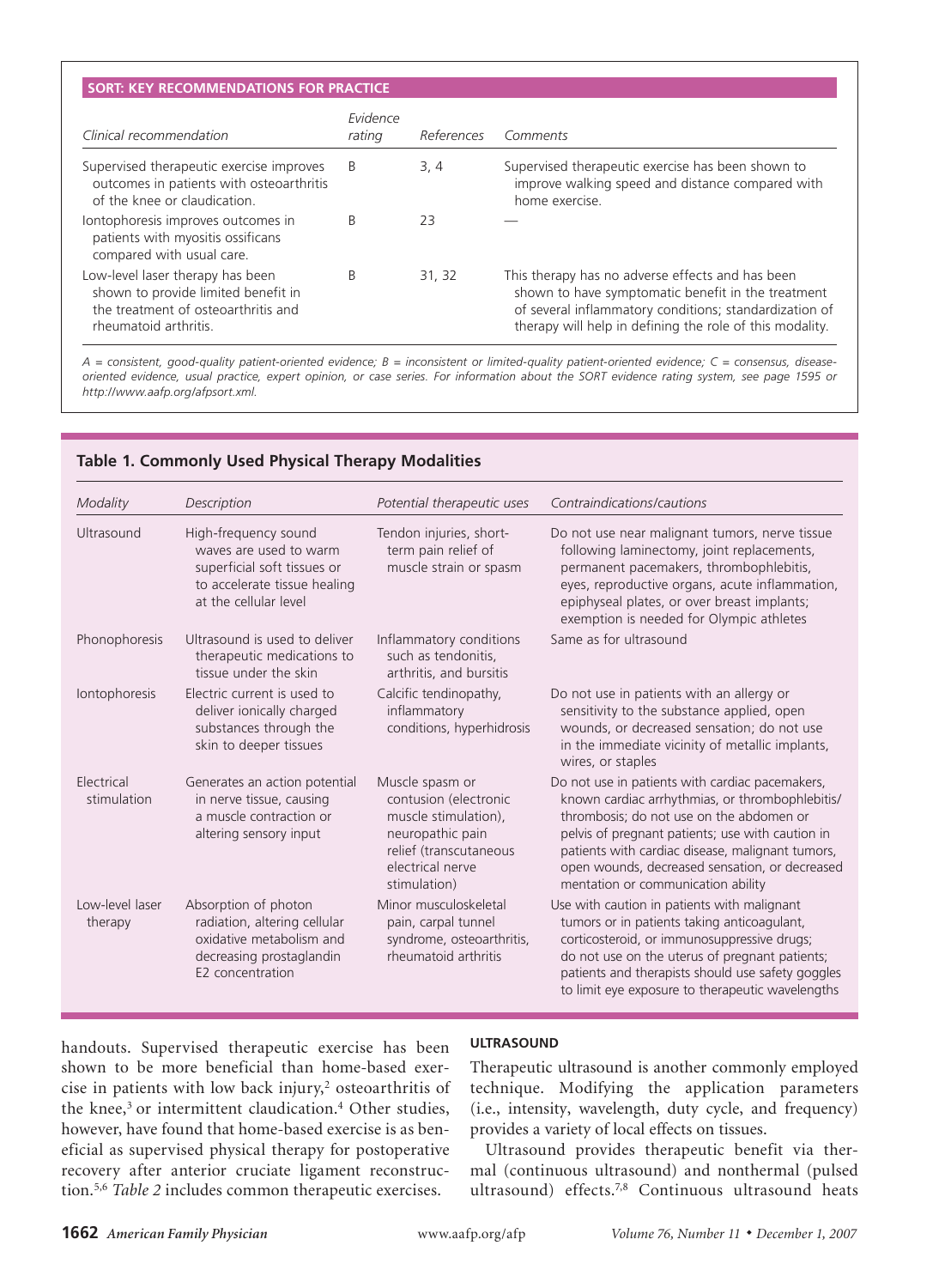the tissue. Pulsed ultrasound is thought to accelerate tissue healing at the cellular level, primarily through alteration of membrane permeability, ionic concentration gradients, and cellular biochemical activity.7,8 Higherfrequency ultrasound waves treat superficial tissues such as patellar tendons. Lower frequencies penetrate deeper (up to 2 in [5 cm]) to treat deep muscle bruising, spasms, and strains.7 Selection of ultrasound application parameters is based on the desired effect and the location and density of the tissue to be treated. These decisions are best made by a therapist experienced in performing therapeutic ultrasound.

Common indications for ultrasound therapy include treatment of tendon injuries and short-term pain relief.7,9-11 Ultrasound has also been shown to promote healing of some acute bone fractures, venous and pressure ulcers, and surgical incisions.7,8,12,13 Therapeutic ultrasound can cause burns or endothelial damage if applied incorrectly.7,8,14

Despite the widespread use of therapeutic ultrasound in the physical therapy setting, evidence of its clinical effectiveness is lacking. Although there is limited evidence that ultrasound benefits musculoskeletal pain and soft tissue injury, more well-designed studies of its clinical effects are needed.<sup>9,15-17</sup> In the absence of more definitive evidence, family physicians should prescribe therapeutic ultrasound only as symptomatic treatment.

#### **phonophoresis**

Phonophoresis uses high-frequency sound waves (i.e., ultrasound) to deliver therapeutic medications, usually topical analgesics or steroids, through the skin to deeper tissues. It is used for the treatment of conditions that may also be treated with local anesthetic or steroid injections. There is a risk of thermal injury, which increases with the amount and intensity of the energy applied.<sup>18</sup>

A corticosteroid or nonsteroidal anti-inflammatory drug usually is mixed with an appropriate aqueous base in a 10 percent concentration and is applied with ultrasound at 1 to 2 watts per  $\text{cm}^2$ .<sup>18</sup> One study showed an increased level of ketoprofen in tissues following phonophoresis compared with topical application alone.<sup>19</sup> Studies of the systemic effects of phonophoresis with steroids have had contradictory results. One study demonstrated a possible systemic decrease in collagen deposition after

#### **Table 2. Common Therapeutic Exercises**

| Exercise type              | Description                                                                                                                                                         | Therapeutic uses                                                                                                                                 |
|----------------------------|---------------------------------------------------------------------------------------------------------------------------------------------------------------------|--------------------------------------------------------------------------------------------------------------------------------------------------|
| Closed<br>kinetic<br>chain | Proximal segment of the<br>extremity moves on a fixed<br>distal segment (e.g., leg press,<br>squats, elliptical walker)                                             | Shoulder and knee<br>rehabilitation,<br>dynamic stability                                                                                        |
| Concentric                 | Muscle contracts as it shortens<br>(e.g., flexion phase of a biceps<br>or hamstring curl)                                                                           | Increase muscle mass<br>and strength                                                                                                             |
| Core stability             | Targets low back, trunk, and<br>abdominal muscles (e.g., sit-<br>up, back extension, abdominal<br>crunch, Pilates)                                                  | Relief of low back<br>pain or pregnancy-<br>related pelvic pain                                                                                  |
| Eccentric                  | Muscle contracts as it lengthens<br>(e.g., extension phase of a<br>biceps or hamstring curl)                                                                        | Sport-specific<br>strengthening to<br>prevent injury                                                                                             |
| Isometric                  | Muscle contracts, but its length<br>stays the same (e.g., holding a<br>weight in a stationary position<br>for a few seconds)                                        | Muscle toning and<br>strengthening when<br>joint mobility is not<br>advised; quadriceps<br>exercises to treat<br>patellofemoral pain<br>syndrome |
| <b>Isotonic</b>            | Constant resistance applied to a<br>muscle through a joint range<br>of motion (e.g., free-weight<br>lifting)                                                        | General muscle<br>conditioning                                                                                                                   |
| Open kinetic<br>chain      | Distal segment of the extremity<br>moves about the proximal<br>segment (e.g., long arc<br>quadriceps extension, most<br>weight-lifting exercises using<br>the arms) | Functional<br>improvement in<br>activities of daily<br>living                                                                                    |

phonophoresis with dexamethasone, but another study showed no effect on adrenal function.<sup>20,21</sup>

### **iontophoresis**

This modality uses an electric current to deliver an ionically charged substance through the skin to deeper tissues. Iontophoresis is often used to treat arthritis, bursitis, and tendinopathy. It can also be used to treat edema, hyperhidrosis, and certain dermatophytoses.<sup>18</sup> Hypersensitivity to direct current may cause a characteristic galvanic skin response.

Dexamethasone 0.4% solution is the most commonly prescribed medication used to treat tendinopathies and possible inflammatory conditions. Cathodes are used for negatively charged substances, and anodes are used for positively charged substances. The amperage used depends on the natural resistance provided by the skin.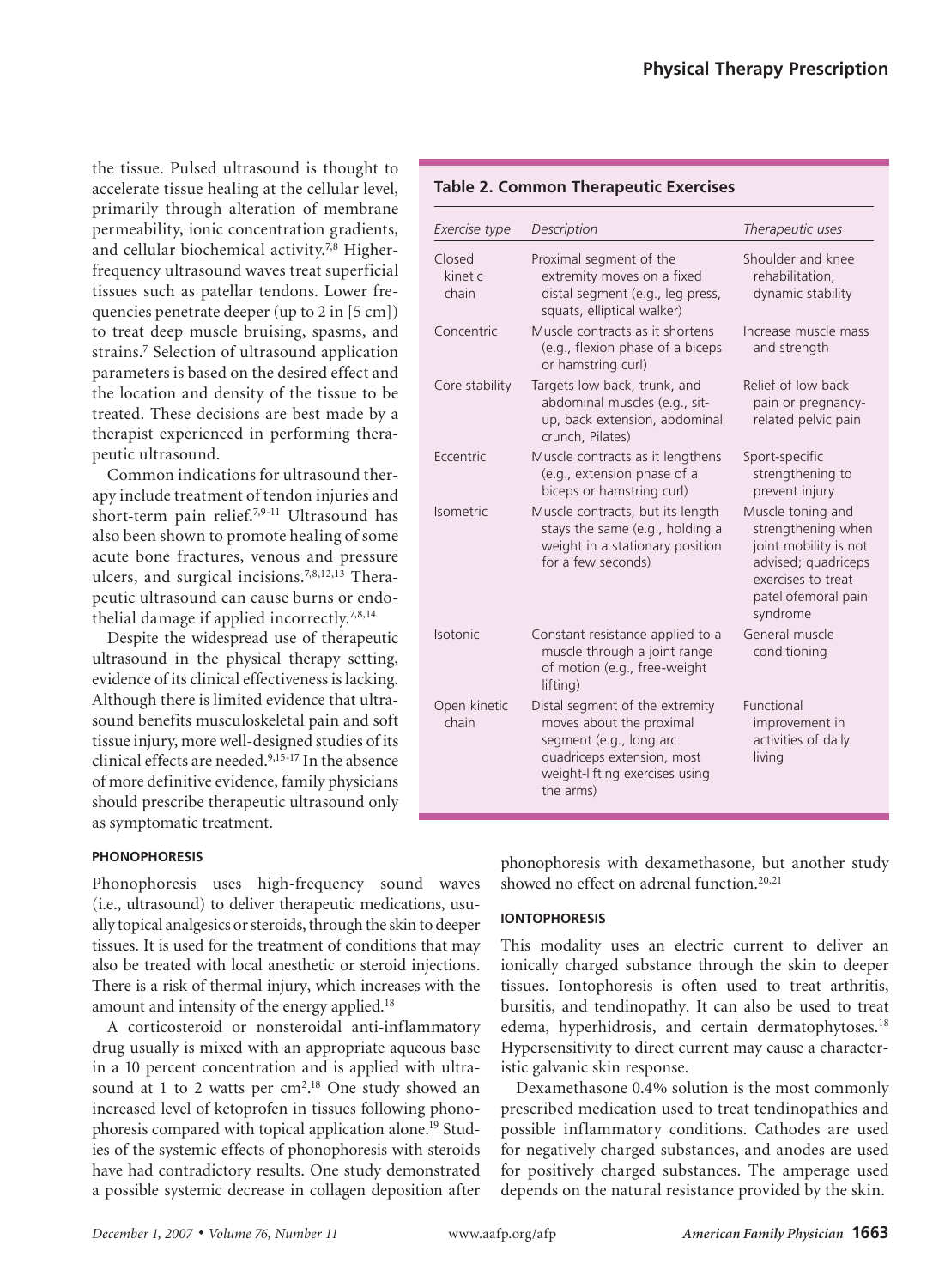Iontophoresis in conjunction with traditional modalities can shorten treatment time for plantar fasciitis.<sup>22</sup> One small case report showed that acetic acid iontophoresis in conjunction with ultrasound was beneficial in the treatment of myositis ossificans.23 However, a small randomized controlled trial showed no difference in the clinical outcome of patients with calcific tendinopathy in the shoulder.<sup>24</sup>

#### **electrical stimulation**

There are several electrical stimulation methods used in physical therapy. Family physicians usually are most familiar with electrical muscle stimulation and transcutaneous electrical nerve stimulation. The theoretical goal of electrical stimulation is to generate an action potential in nerve tissue, causing a muscle contraction or altering sensory input.<sup>7</sup>

Muscle contraction allows for isometric activation, making electrical stimulation useful for the treatment of muscle spasm or atrophy and for strengthening muscles.7,8,25 In addition, electric currents are thought to affect ionic tissue and alter vascular membrane permeability, which promotes tissue healing, decreases edema, and improves drug penetration.<sup>7,8</sup> Pain reduction is thought to be achieved by altering the gate mechanism and through endogenous opioid and cortisol release.7,8

Electrical stimulation may also help reduce inflammation and edema and facilitate chronic wound healing.7,8,26-28 Basic transcutaneous electrical nerve stimulation uses multiple electrodes that are impregnated with a conduction medium and applied over muscle groups. The location and spacing of the electrodes varies depending on treatment area and desired effect. Specific electrode placements are needed to create pain control, isometric muscle contraction, wound healing, and edema reduction.<sup>7,25-27</sup>

Although there are few risks with electrical therapy, potential adverse effects primarily include burns from improper parameter settings, allergic reaction to electrodes or the conduction medium, and pain during treatment.7,8,28 Expert opinion and anecdotal reports support the use of this modality; however, studies are lacking, limited, or conflicting. More evidence is needed on the long-term benefits, ideal parameters, and overall effectiveness of electrical stimulation methods.16,25,28,29

#### **low-level laser therapy**

The mechanism of low-level laser therapy is not well understood, but it appears to be related to a photochemical reaction at the cellular level rather than a thermal effect. According to one theory, cytochrome oxidase acts

as an acceptor of photon radiation in the 600 to 900 nm range. This stimulation increases adenosine triphosphate production and cellular oxidative metabolism. A recent study showed a significant decrease in prostaglandin E2 concentration in peritendinous fluid in patients treated with low-level laser therapy compared with those treated with sham therapy.<sup>30</sup> Larger studies are needed to confirm this mechanism.

Low-level laser therapy is used to treat musculoskeletal disorders, including muscle strains, epicondylitis, rheumatoid arthritis, osteoarthritis, and carpal tunnel syndrome. This therapy is approved by the U.S. Food and Drug Administration for the treatment of hand and wrist pain associated with carpal tunnel syndrome and for minor musculoskeletal pain. Although nausea has been reported with prolonged use, there are no other known adverse effects.

Differences in studies of low-level laser therapy (e.g., device used, end points, control group) make it difficult to determine the effectiveness of this modality. A Cochrane review of low-level laser therapy in patients with osteoarthritis showed minimal improvement in pain and joint movement, but study results were conflicting.31 A similar Cochrane review of the therapy in patients with rheumatoid arthritis showed limited benefit but stated that it could be considered for short-term relief of pain and morning stiffness.<sup>32</sup> In general, lowlevel laser therapy has not been shown to cause adverse effects, but a benefit has not been clearly established.

#### **Physical Therapy Prescription**

*Table 3* lists the components of a physical therapy prescription. Proper coding should be used to ensure

### **Table 3. Components of a Physical Therapy Prescription**

- Diagnosis to be treated with physical therapy; proper coding should be used to allow for accurate insurance billing and reimbursement
- Frequency and duration of therapy (e.g., daily for five days, three times per week for four weeks) depending on the condition being treated
- Specific protocols or treatments that the physician wants the therapist to use
- Safety precautions (e.g., joint range-of-motion limitations, weight-bearing limitations, illnesses that impact therapy decisions)
- Physician signature and date are required for a therapist to perform the requested services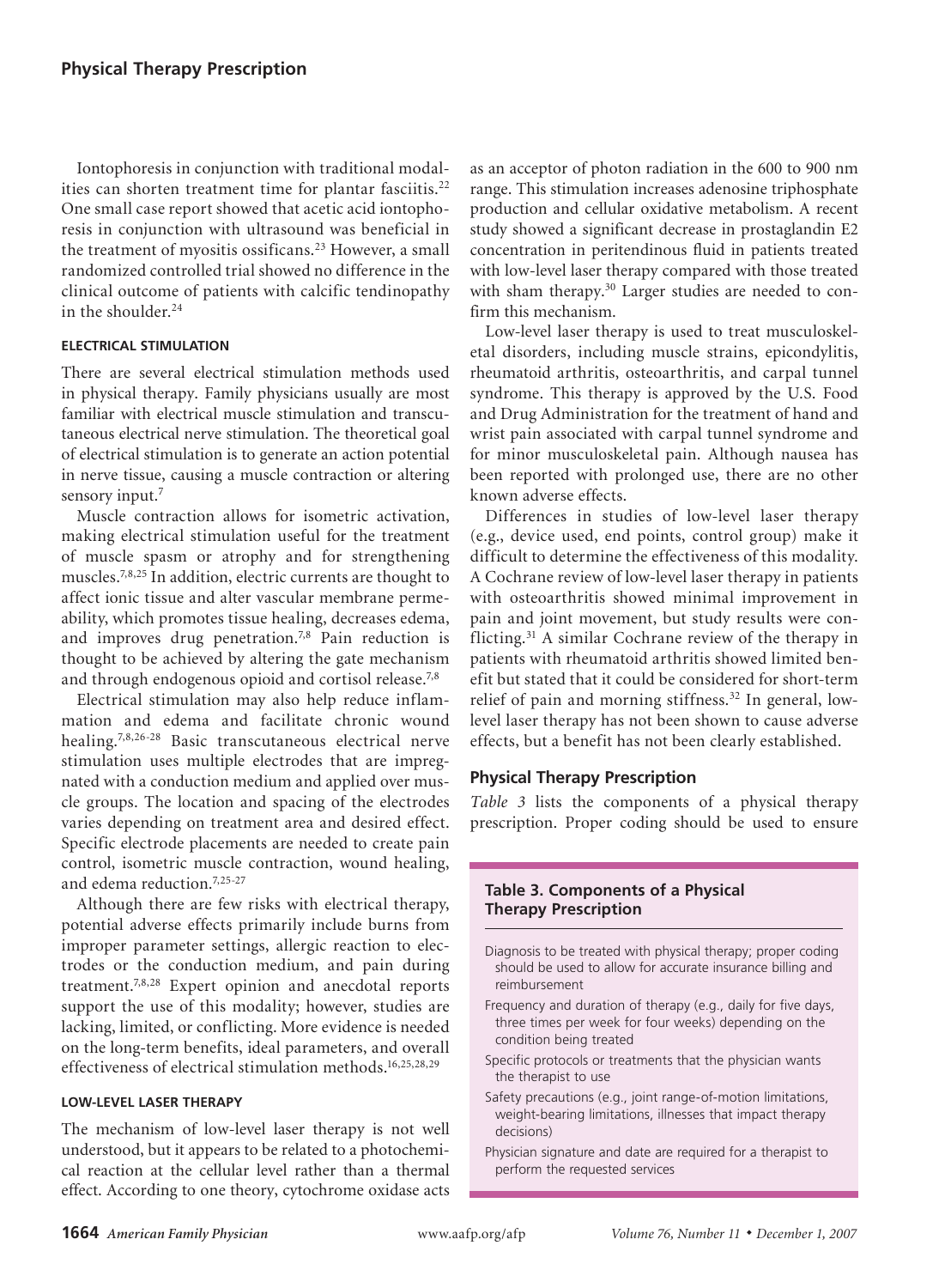## **Physical Therapy Prescription**



Pensacola, Fla. Dr. Rand holds a certificate of added qualification in sports medicine.

CHRIS GOERLICH, MSC, PT, is a physical therapist at the Texas Sports Medicine Center. He received his physical therapy degree from the University of Texas Medical Branch at Galveston.

kristina marchand, md, is a family physician in New Zealand. She received her medical degree from Texas A&M College of Medicine, College Station, and completed the Conroe Medical Education Foundation Family Medicine Residency Program.

NATHANIEL JABLECKI, MD, is chief resident in the Conroe Medical Education Foundation Family Medicine Residency Program and a sports medicine fellow at the Texas Sports Medicine Center. He received his medical degree from the University of Texas School of Medicine at San Antonio.

*Address correspondence to Scott E. Rand, MD, Lone Star Sports Medicine Clinic, 605 Holderrieth Blvd., Tomball, TX 77375 (e-mail: scottrand@lonestarfamily. org). Reprints are not available from the authors.*

**Figure 1.** Algorithm for the selection of physical therapy interventions to treat typical musculoskeletal injury.

correct insurance reimbursement *(online Table A)*. Physical therapy clinics often provide standard forms

that facilitate prescribing of therapy. These forms can improve teamwork and communication between the physician and the therapist. Usually, there is an "evaluate and treat" option that allows the therapist to use discretion in the application of therapeutic interventions.

The frequency and duration of physical therapy treatments will vary based on the patient's condition. Acute muscle strains often benefit from daily treatment over a short period, whereas chronic injuries are usually addressed less frequently over an extended period. *Figure 1* is a general algorithm for prescribing physical therapy interventions to treat musculoskeletal injury; however, individual prescriptions are based on the patient's specific condition and comorbidities and on the availability of modalities.

It is important for the physical therapist to document the patient's progress so that the physician can modify the care plan, if needed. This documentation is typically given to the physician every 30 days or before the patient sees the physician for a follow-up visit.

#### **The Authors**

SCOTT E. RAND, MD, is director of the Conroe Medical Education Foundation Primary Care Sports Medicine Fellowship at the Texas Sports Medicine Center in Tomball. He received his medical degree from the University of South Dakota Sanford School of Medicine in Vermillion and completed a family medicine residency at the Naval Hospital in

## **REFERENCES**

1. American Physical Therapy Association. Exclusive use of physical agents/modalities. Accessed June 26, 2007, at: http://www.apta.org/ am/template.cfm?section=home&contentid=25448&template=/cm/ contentdisplay.cfm.

Author disclosure: Nothing to disclose.

- 2. Hayden JA, van Tulder MW, Tomlinson G. Systematic review: strategies for using exercise therapy to improve outcomes in chronic low back pain. Ann Intern Med 2005;142:776-85.
- 3. Deyle GD, Allison SC, Matekel RL, Ryder MG, Stang JM, Gohdes DD, et al. Physical therapy treatment effectiveness for osteoarthritis of the knee: a randomized comparison of supervised clinical exercise and manual therapy procedures versus a home exercise program. Phys Ther 2005;85:1301-17.
- 4. Bendermacher BL, Willigendael EM, Teijink JA, Prins MH. Supervised exercise therapy versus non-supervised exercise therapy for intermittent claudication. Cochrane Database Syst Rev 2006;(2):CD005263.
- 5. De Carlo MS, Sell KE. The effects of the number and frequency of physical therapy treatments on selected outcomes of treatment in patients with anterior cruciate ligament reconstruction. J Orthop Sports Phys Ther 1997;26:332-9.
- 6. Feller JA, Webster KE, Taylor NF, Payne R, Pizzari T. Effect of physiotherapy attendance on outcome after anterior cruciate ligament reconstruction: a pilot study. Br J Sports Med 2004;38:74-7.
- 7. Cameron MH. Thermal agents: cold and heat, ultrasound, and electrical currents. In: Cameron MH. Physical Agents in Rehabilitation: From Research to Practice. 2nd ed. St. Louis, Mo.: Saunders, 2003:133-259.
- 8. Kibler WB, Duerler K. Electrical stimulation and application of heat. In: DeLee J, Drez D, Miller MD. DeLee & Drez's Orthopaedic Sports Medicine: Principles and Practice. 2nd ed. Philadelphia, Pa.: Saunders, 2003:349-51,356-9.
- 9. Casimiro L, Brosseau L, Robinson V, Milne S, Judd M, Well G, et al. Therapeutic ultrasound for the treatment of rheumatoid arthritis. Cochrane Database Syst Rev 2002;(3):CD003787.
- 10. Robertson VJ, Baker KG. A review of therapeutic ultrasound: effectiveness studies. Phys Ther 2001;81:1339-50.